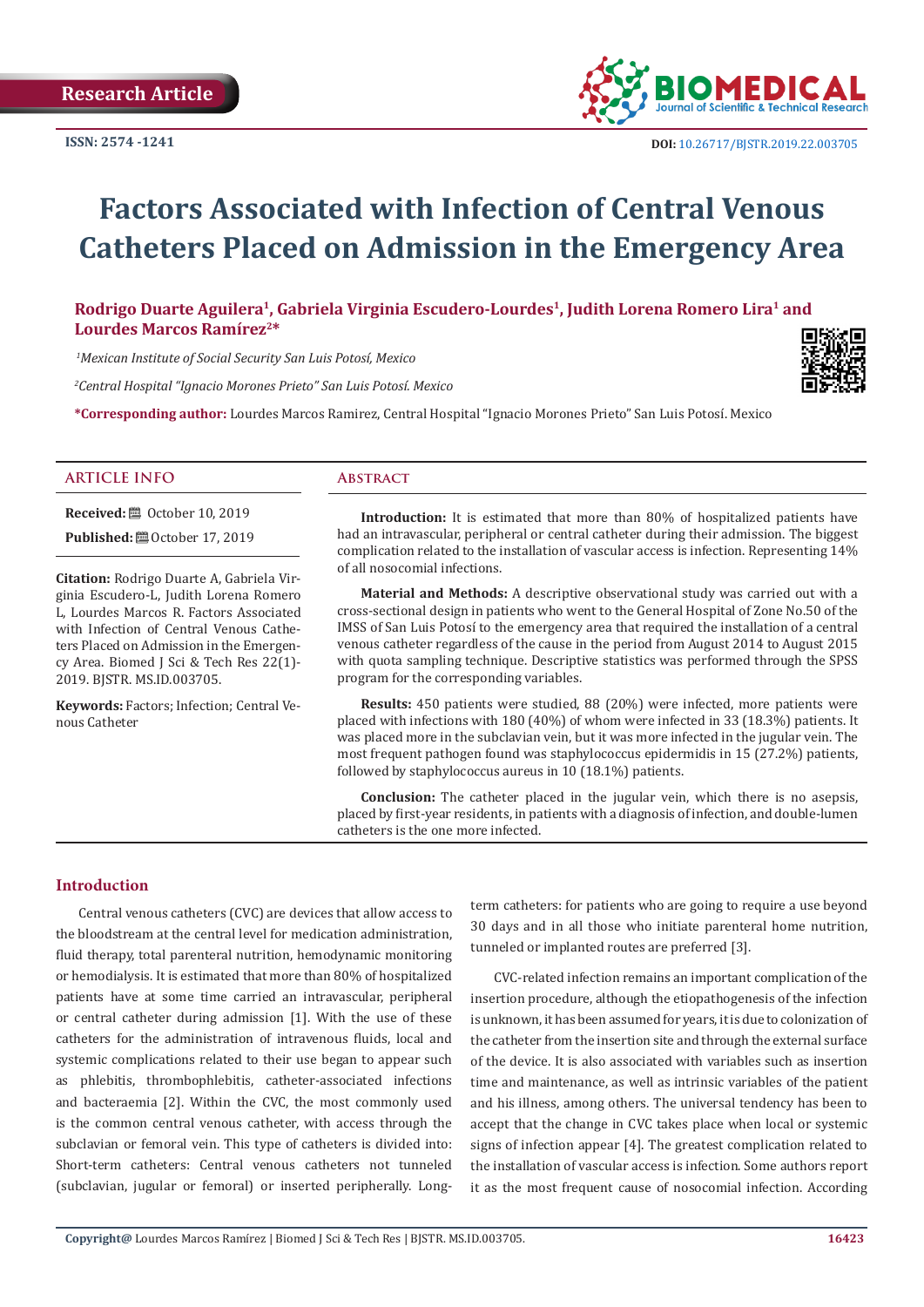to the National Nosocomial Infection Surveillance, the linked infection with catheters is the third cause of in-hospital infection, which represents 14% of all nosocomial infections [5]. The risks of infection related to the catheter depend on the anatomical location, the institutional policies for placement, its care and the characteristics of the patient.

It is shown that the placement of catheters in the external jugular vein are at greater risk of infection than those placed in the subclavian vein, and that triple lumen catheters are associated with more infections than those of one or two lumens [6]. All these causes alter the normal evolution of the patient's process and increases the morbidity and mortality, stay and health expenditure. Specifically, the prevalence of patients with nosocomial infection associated with catheter use is found in 25.51% of central catheter carriers, in contrast with those with peripheral central 18.8 % insert catheters and 6.5% in those with a peripheral catheter [7]. Surveillance of nosocomial infections is the most appropriate method to establish the rates of occurrence of infections originating in a hospital, in addition, it allows comparisons to be carried out over time and is an excellent indicator of quality [8-10]. CVC-related infections, particularly bacteraemias, are associated with increased morbidity, prolonged hospitalization (mean of 7 days) and a 10 to 20% mortality, regardless of the underlying disease [11].

In the suspected diagnosis of an infection associated with the catheter, certain criteria must be taken into account:

1) Clinical manifestations of infection (fever, chills)

2) Positive blood cultures for frequent microorganisms such as staphylococci coagulase negative, *s. aureus*, *bacillus* spp, *corinebacterium* spp, *candida* spp, etc.

In all patients in whom catheter-related infection is suspected, the diagnosis should be confirmed based on:

1) The clinical demonstration of catheter infection (purulent discharge, erythema, inflammation, flushing, heat),

2) Positive reaction to antibiotic treatment after 48 hours of device removal or 48 hours without favorable reaction,

3) 5: 1 colony forming unit index of the same microorganism isolated in the blood taken from the catheter compared to the peripheral blood culture.

4) More than 15 colony-forming units (by quantitative method) or more than 1,000 colony-forming units (semiquantitative method) in both catheter and peripheral blood cultures [12,13].

The most common and best-known diagnostic method is semiquantitative culture of the external part of the catheter tip (known as the Maki technique), which is the reference method. It is important to remember that this method has a better validation in catheters of up to 10 days of use, since it only evaluates the external surface of the catheter. In catheters of greater permanence, they obtain better results since they evaluate the internal surface of the catheter [14]. The most important work of recent years has been published by Bouza et al. who studied the sensitivity and specificity of several diagnostic methods without catheter removal. The results of the techniques used were:

1) Surface culture showed a sensitivity 78.6%, specificity 92.0%;

2) Central and peripheral quantitative blood culture had a sensitivity of 71.4% and a specificity of 97.7%; and

3) The differential positivization time between the central and peripheral blood cultures that presented a sensitivity of 96.4% and a specificity of 90.3% [15].

In Mexico, according to the statistics shown in the study carried out in the General Hospital of Zone No. 1 of the Mexican Social Security Institute, it was determined that the induction time to develop bacteremia from the placement of an intravenous catheter is 7.9 days of permanence. It is thought that this route of infections is the most prevalent source for the presence of Gram-positive cocci, of which more than half are coagulase-negative staphylococci in 20- 30% of cases and fungi in 5-10%. Some causes were host factors, catheter factors and the intensity and frequency of manipulation, location, installation method, duration of catheterization. Other factors such as the source of infection through the skin adjacent to the catheter, through the infusion system or the infused solution can also be considered [16]. The adhesion capacity of a microorganism can also be an important factor for the development of infections. Negative coagulase staphylococci are the microorganisms that frequently colonize catheters, especially staphylococcus epidermidis, since, in addition to being part of the skin flora, they have a high capacity of adhesion. In addition to gram-positive coconuts and yeasts, non-fermenting gram-negative bacilli such as *enterobacter* spp., *Klebsiella* spp. and *serratia* spp are frequently found to be able to develop at the room temperature at which the bottles or bags of intravenous fluids are found [17].

Infections following intravascular therapy are related to predisposing factors such as:

1) Catheter contamination at the time of puncture due to inadequate aseptic techniques,

2) Catheter lumen contamination by exogenous sources that are applied by the lumen of the catheter,

3) Contaminated infusions,

4) Migration of microorganisms from the skin to the external surface of the catheter, and

5) Hematogenous spread from other sites of infection. Approximately 65% of catheter-related infections involve skin microorganisms: 30% due to contamination of the lumen of the catheter and 35% due to other causes [18].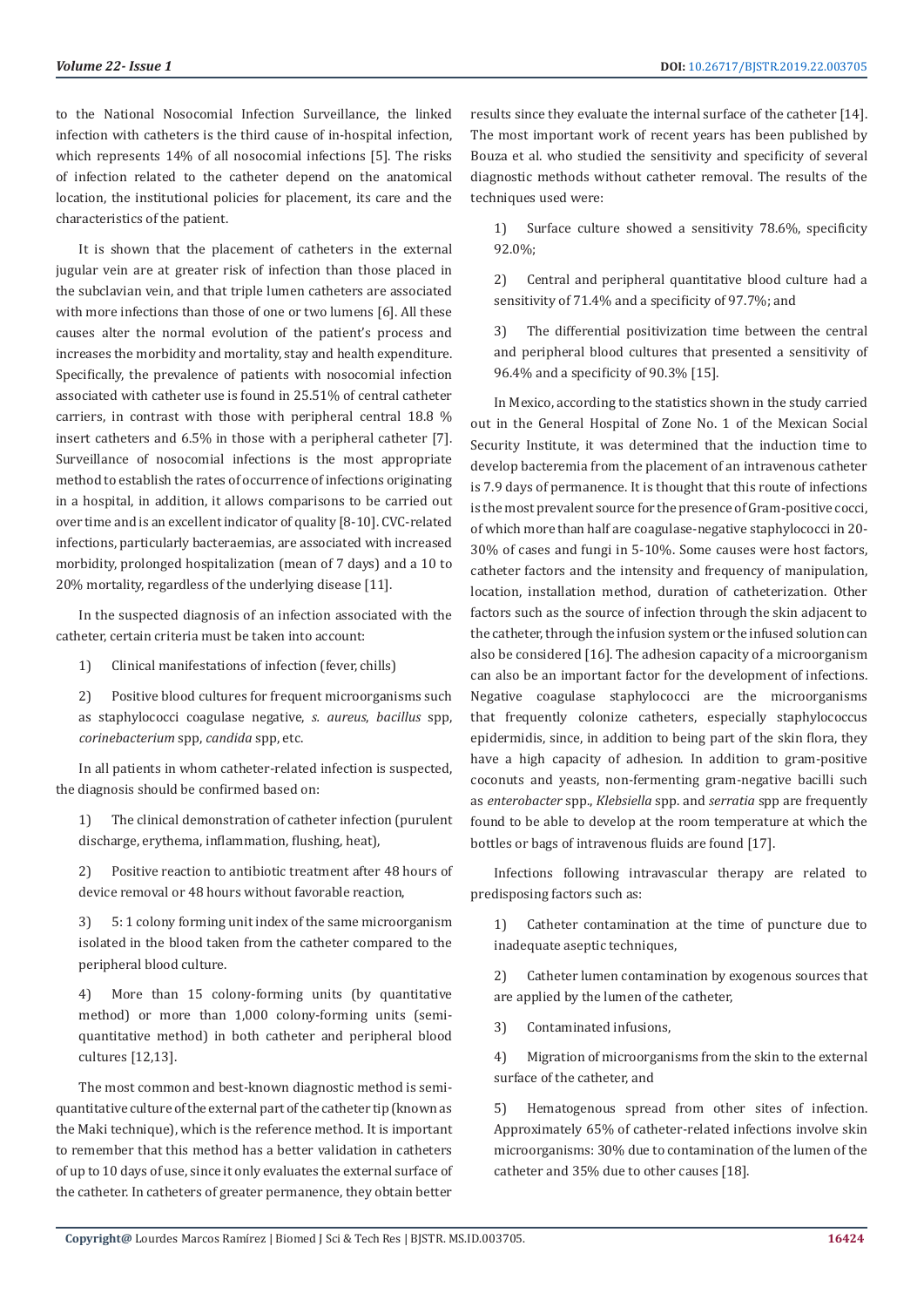The microorganisms that are most isolated from the cultures, according to widmer and his group, are: negative coagulase staphylococci (30-40%), staphylococcus aureus (5-10%), spp enterococci (4-6%) and pseudomonas aeruginosa (3 -6%) There are similar reports, such as that published by bouza and his collaborators, which indicate that *s.epidermidis* reaches 56.4% and other staphylococci coagulase negative 13.2%, staphylococcus aureus 11.3%. Other microorganisms involved less frequently are *candida albicans*, *c. parapsilosis*, *bacillus* spp, *corynebacterium*  and *stenotrophomona maltofilia* [19]. It has been reported that the factors associated with CVC infection are catheter placement in the jugular vein, pneumonia, sepsis, double lumen catheters, neurological patients, different behaviors related to the insertion and use of antiseptics [20,21], poorly trained, unwashed equipment hands, do not use aseptic barriers during placement [22]. There is no record of the mentioned factors, which is why the study was conducted. The factors associated with CVC infection placed in the emergency department of the General Hospital of Zone No. 50 of the Mexican Social Security Institute in San Luis potosí, Mexico were evaluated.

### **Material and Methods**

A descriptive cross-sectional study was carried out at the General Hospital of Zone No. 50 of the Mexican Social Security Institute of San Luis Potosí in the period from 2014 to 2015. Requesting authorization to carry out the protocol to the local medical research and ethics committee, approving it and granting the registration number R-2016-2402-8. Patients who required the installation of CVC in the emergency department for different reasons were included; being a quota sampling technique, those that did not comply with complete information were excluded. Obtaining a total sample of 450 patients. In each of the patients, the installation report and CVC monitoring sheet were requested and followed up in the different services that were found. The CVC installation report has 5 sections: the first was an identification form that included the category of the person who installed it, the service area in which it was installed and its date. In the second section, catheter type, insertion site and number of attempts were recorded; in the third technical section of asepsis, fourth: installation complications and fifth radiography control and catheter mobilization due to improper location.

The CVC monitoring or follow-up sheet included a general patient data section, as well as antibiotic use and reason. Different items were evaluated in the monitoring report: problems with the catheter (obstruction, catheter removal or relocation manipulation), infection data, uses (solutions, medications, parenteral nutrition, chemotherapy, hemodialysis or others), healing, culture from the site of insertion, culture, blood culture, reason for withdrawal, service where it is removed and if the tip was cultivated with its results prospectively. Subsequently, the data obtained in a database in the EXCEL program was emptied where it was passed to the SPSS program. for the realization of descriptive statistics and to analyze

the associated risk factors in the origin of the infection such as age, basic pathology, gender, placement site, type of catheter, number of lumens, catheter material, category of the doctor who it is installed, aseptic technique and placement in addition to days of permanence of the CVC and days of hospitalization.

### **Results**

A total of 450 patients were included who, due to the diagnosis of admission, required the placement of a CVC in the emergency department, regardless of the underlying disease. The distribution by age is shown in Table 1. Those of the 61-70 age group are the most frequent (22%), 252 (56%) male patients and 198 (44%) female patients were studied (Table 1). Regarding the comorbidities of the patients found, 36 (8%) cancer patients, 108 (24%) with cardiovascular diseases, 99 (22%) with chronic degenerative disease, 9 (2%) with autoimmune diseases, 180 (40) were obtained. %) with infection and 18 (4%) with a history of trauma. 20% of infected catheters were found; As for the location of the catheter, 360 patients were placed in the subclavian vein with the highest percentage (80%) of whom 22 (25%) were infected and 90 (20%) were placed in the jugular vein and had the highest percentage of infection with (75%), no supraclavicular or femoral were placed. The lowest percentage of hospitalization days were 1 to 3 days with 18 patients (4%) and those with more than 4 to 5 days with 234 patients (52%), 6 to 9 days with 135 patients (30%) and 10 to 14 days with 63 patients (14%), with an in-hospital stay prevailing for 4 to 5 days. The residence time of the CVC with the highest percentage was 4 to 7 days with 180 patients (40%), 1 to 3 days 18 patients (4%), 8 to 11 days 144 patients (32%), 12 to 14 54 patients' days (12%) and more than 14 days 54 patients (12%). Table 2. The three factors associated with CVC care are shown.

Table 1: Distribution by age.

| Age      | <b>Patients</b> | Percentage |
|----------|-----------------|------------|
| 10 a 20  | 18              | 4%         |
| 21 a 30  | 36              | 8%         |
| 31 a 40  | 63              | 14%        |
| 41 a 50  | 36              | 8%         |
| 51 a 60  | 90              | 20%        |
| 61 a 70  | 99              | 22%        |
| 71 a 80  | 90              | 20%        |
| 81 a 90  | 9               | 2%         |
| 91 a 100 | 9               | 2%         |
| Total    | 450             | 100%       |

 Colonization was found in 55 (57%) patients and those infected, but not colonized were 41 (43%) patients (Table 2). About the category of the doctor who placed the catheters the most was the second and third year resident with 342 (76%) catheters placed and 50 (14.6%) infected, the first year resident placed 108 (24%) catheters with 38 (35.1%) infected, none of them were placed by the specialist or internal undergraduate physician. Aseptic technique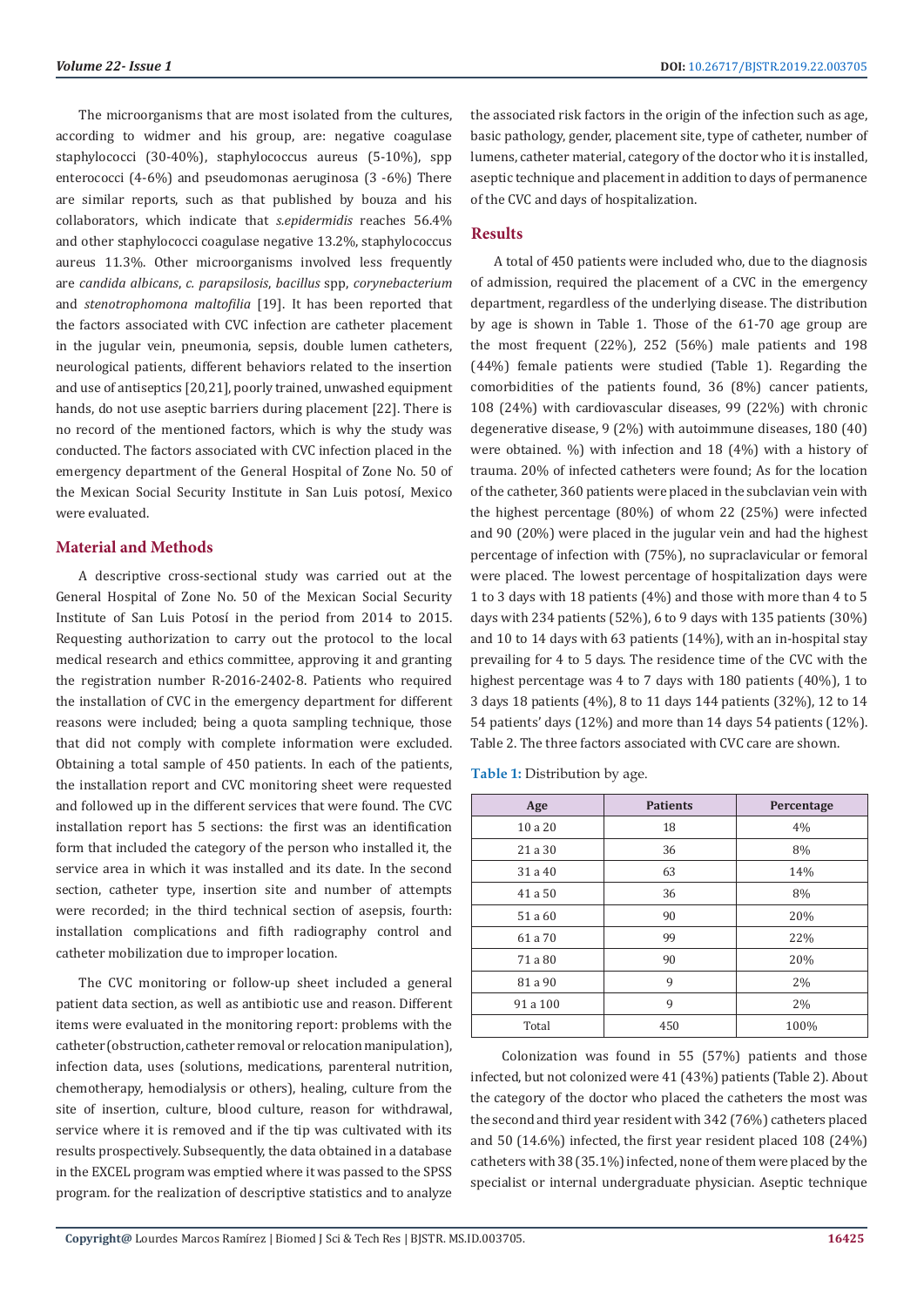was performed in 378 (84%) patients of which 42 (11.1%) were infected and 72 (16%) of which 46 (63.8%) were infected. The composition of the catheter in all cases was polyurethane. The numbers of the most placed lumens are double lumen with 432 (96%) catheters of which 86 (19.9%) were infected, those of single lumen were placed 18 (4%) and 2 (11.1%) were infected, not placed triple lumen. Of the 450 patients, 96 patients were cultured of which in 41 (9.1%) patients there was no development and in 55 (12.2%) patients there was, of which the most frequent pathogen was staphylococcus epidermidis in 15 (27.2% ) patients followed by staphylococcus aureus in 10 (18.1%) patients, the total pathogens are described in Table 3 below.

**Table 2:** Factors associated with CVC care.

| <b>Associated Factors in the Care</b><br>of the Catheter | <b>Minimum</b> | <b>Maximum</b> | Average  |
|----------------------------------------------------------|----------------|----------------|----------|
| No. Catheter care per day                                |                |                |          |
| Hospitalization days                                     |                |                |          |
| Time permanence                                          | 3 days         | 14 days        | 8.5 days |

**Table 3:** Isolated microorganism.

| <b>Microorganism</b>        | <b>Quantity</b> | $n = 55(%)$ |
|-----------------------------|-----------------|-------------|
| Sthaphylococcus Coagulasa   | 7               | 12.7        |
| Pseudomona                  | 1               | 1.8         |
| Acinectobacter Baumanii     | 8               | 14.5        |
| Staphylococcus Aureus       | 10              | 18.1        |
| Stenotrophomona Maltophilia | $\mathcal{P}$   | 3.6         |
| Candida Parapsilosis        | 4               | 7.2         |
| Klebsiella Pneumoniae SPP   | $\mathcal{L}$   | 3.6         |
| Staphylococcus Hominis SPP  | 6               | 10.9        |
| Staphylococcus Epidermidis  | 15              | 27.2        |

#### **Discussion**

CVCs are frequently used instruments in our hospital, as well as in many hospitals in our country, so it is important to have the lowest possible risks. Compared with the study of Ferrer Espín in Mexico in 2008 in the hospital los angeles del pedregal, the percentage of infection in our hospital is higher than 20% to 2.17% in Ferrer. The anatomical site that was most infected was in the jugular vein in both studies due to the increased risk of infection due to the difficulty of placement and healing [18]. In the study of Pérez Castro in a hospital in Spain in 2009, it was observed that the type of catheter and the change of dressing were the independent variables associated with an increased risk of infection, the entire study was conducted in hospitalization areas, in our A study showed that the greatest risk of infection was not performing asepsis at the time of placing the CVC, with 72 (16%) patients of whom 46 were infected (63.8%), a CVC is sometimes placed urgently by the table of patient, although it really is not an emergency to place it. The type of catheter (number of lights) appears as one of the most significant, in the study of Pérez Castro, as in others show that the use of catheters of more than one lumen increases the risk of

contamination, in our study the number of most infected lumens are double lumen with 86 (19.9%) infections, it was not placed of three lumens [23].

The microorganisms found in the Pérez Castro study were gram-positive cocci 97 (93.2%), staphylococcus coagulase negative 90 (86.5%), staphylococcus aureus 5 (4.8%), enterococcus spp. 2 (1.9%), in our study there were also gram positive and in the first place staphylococcus epidermidis in 15 (27.2%) which corresponds to other investigations since it is a microorganism that is frequently found in the skin and with a lot ease of colonizing the catheters followed by staphylococcus aureus in 10 (18.1%) [23,24]. From the category of the doctor who placed the catheters, the one who placed the most was the second and third year resident with 342 (76%) catheters placed but those who were most infected were those placed by first-year residents with 108 (24%) catheters placed and 23 (22%) infected with 21.29% of total infections unlike the second and third year resident doctor where 44 (13%) were infected with a total of 12.8% of infections, where it can be thought that the higher Training and practice decreases the risk of infections. Several studies based on this one can be carried out, such as conducting research in other areas of the hospital where CVC is also placed, such as the intensive care unit or internal medicine service where we will surely find several infected and colonized catheters to perform strategies to avoid it how to start the catheter clinic service which we lack in this hospital and it would be of great importance.

#### **Conclusion**

The skin at the insertion site is considered the primary source of microorganisms that colonize the catheter, by creating a biolayer that favors infection. Catheter removal is the cornerstone of treatment when infection occurs, as well as the effectiveness of the use of effective antiseptic solutions, use of antibiotic-impregnated catheters, limited catheter manipulation, among others [25,26]. The one placed in jugular vein, which does not perform asepsis, placed by first-year residents, is infected more in patients diagnosed with infection, and double lumen catheters.

#### **References**

- 1. (2012) Coden Nuhoeq S.V.R. 318, Nutr Hosp 27(3): 775-780.
- 2. [Martin S Favero \(1999\) Prevention and Control of Nosocomial Infections,](https://www.cambridge.org/core/journals/infection-control-and-hospital-epidemiology/article/prevention-and-control-of-nosocomial-infections-3rd-ed-rp-wenzel-baltimore-md-lippincott-williams-wilkins-1997-1000-pages/ECD48AAAC1525A403A71FB94D9ED477F) (3rd [Edn.\). RP Wenzel; Baltimore MD: Lippincott Williams & Wilkins;](https://www.cambridge.org/core/journals/infection-control-and-hospital-epidemiology/article/prevention-and-control-of-nosocomial-infections-3rd-ed-rp-wenzel-baltimore-md-lippincott-williams-wilkins-1997-1000-pages/ECD48AAAC1525A403A71FB94D9ED477F) [1997; 1,000 pages. Infection Control & Hospital Epidemiology 20\(12\):](https://www.cambridge.org/core/journals/infection-control-and-hospital-epidemiology/article/prevention-and-control-of-nosocomial-infections-3rd-ed-rp-wenzel-baltimore-md-lippincott-williams-wilkins-1997-1000-pages/ECD48AAAC1525A403A71FB94D9ED477F) [834.](https://www.cambridge.org/core/journals/infection-control-and-hospital-epidemiology/article/prevention-and-control-of-nosocomial-infections-3rd-ed-rp-wenzel-baltimore-md-lippincott-williams-wilkins-1997-1000-pages/ECD48AAAC1525A403A71FB94D9ED477F)
- 3. [Polderman KH, Girbes AJ \(2002\) Central venous catheter use. Part 1:](https://www.ncbi.nlm.nih.gov/pubmed/11818994) [mechanical complications. Intensive Care Med 28\(1\): 1-17.](https://www.ncbi.nlm.nih.gov/pubmed/11818994)
- 4. [Efraín Riveros Pérez \(2010\) Cambio de catéter central programado](https://www.sciencedirect.com/science/article/pii/S0120334710840031) [al octavo día es superior al cambio guiado por signos de infección en](https://www.sciencedirect.com/science/article/pii/S0120334710840031) [pacientes críticamente enfermos. REV COL ANEST 38\(4\): 445-455.](https://www.sciencedirect.com/science/article/pii/S0120334710840031)
- 5. [Kehr SJ, Castillo DL \(2002\) Complicaciones infecciosas asociadas](https://www.cirujanosdechile.cl/revista_anteriores/PDF%20Cirujanos%202002_03/Cir.3_2002%20Complica.Infecciosas.pdf) [acatéter venoso central. Rev. Chilena de Cirugí](https://www.cirujanosdechile.cl/revista_anteriores/PDF%20Cirujanos%202002_03/Cir.3_2002%20Complica.Infecciosas.pdf)a 54(3): 216-224.
- 6. Calvo M (2008) Infecciones Asociadas A Catéteres. Rev Chilena de Medicina Intensiva 23(2): 94-103.